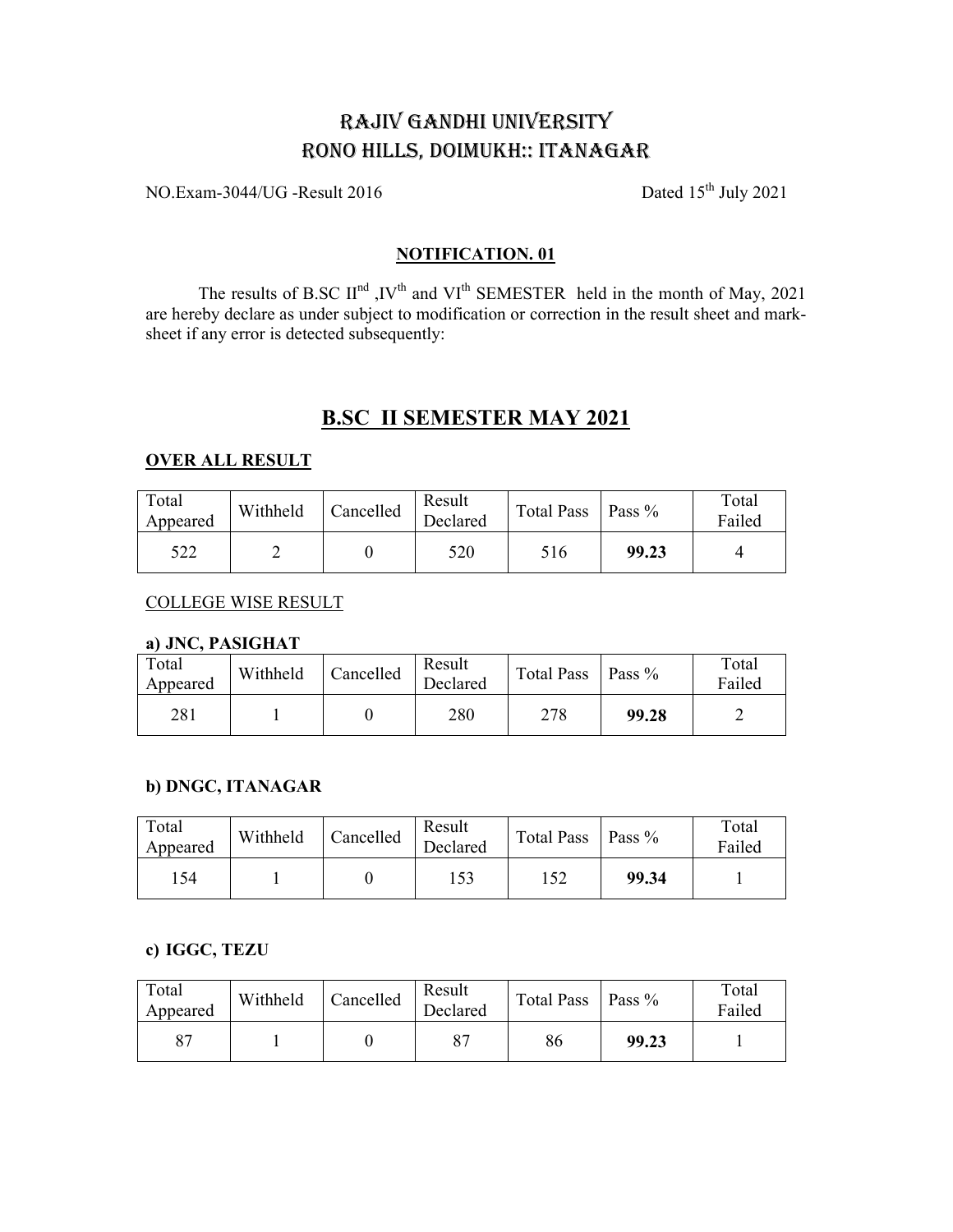# **B.SC IV SEMESTER MAY 2021**

#### **RESULT**

| Total<br>Appeared | Withheld | Cancelled | Result<br><b>Total Pass</b><br>Pass $%$<br>Declared |     | Total<br>Failed |  |
|-------------------|----------|-----------|-----------------------------------------------------|-----|-----------------|--|
| 424               |          |           | 422                                                 | 419 | 99.28           |  |

### COLLEGE WISE RESULT

### **a**) **JNC**, **PASIGHAT**

| Total<br>Appeared | Withheld | Cancelled | Result<br>Declared | Total Pass   Pass % |       | Total<br>Failed |
|-------------------|----------|-----------|--------------------|---------------------|-------|-----------------|
| 226               |          |           | 224                | 222                 | 99.10 |                 |

## **b) DNGC, ITANAGAR**

| Total<br>Appeared | Withheld | Cancelled | Result<br>Declared | Total Pass   Pass % |       | Total<br>Failed |
|-------------------|----------|-----------|--------------------|---------------------|-------|-----------------|
|                   |          |           |                    | 120                 | 99.17 |                 |

c) **IGGC**, **TEZU** 

| Total<br>Appeared | Withheld | Cancelled | Result<br>Declared | Total Pass   Pass % |     | Total<br>Failed |
|-------------------|----------|-----------|--------------------|---------------------|-----|-----------------|
| $\overline{ }$    |          |           | $\mathbf{H}$       | 77                  | 100 |                 |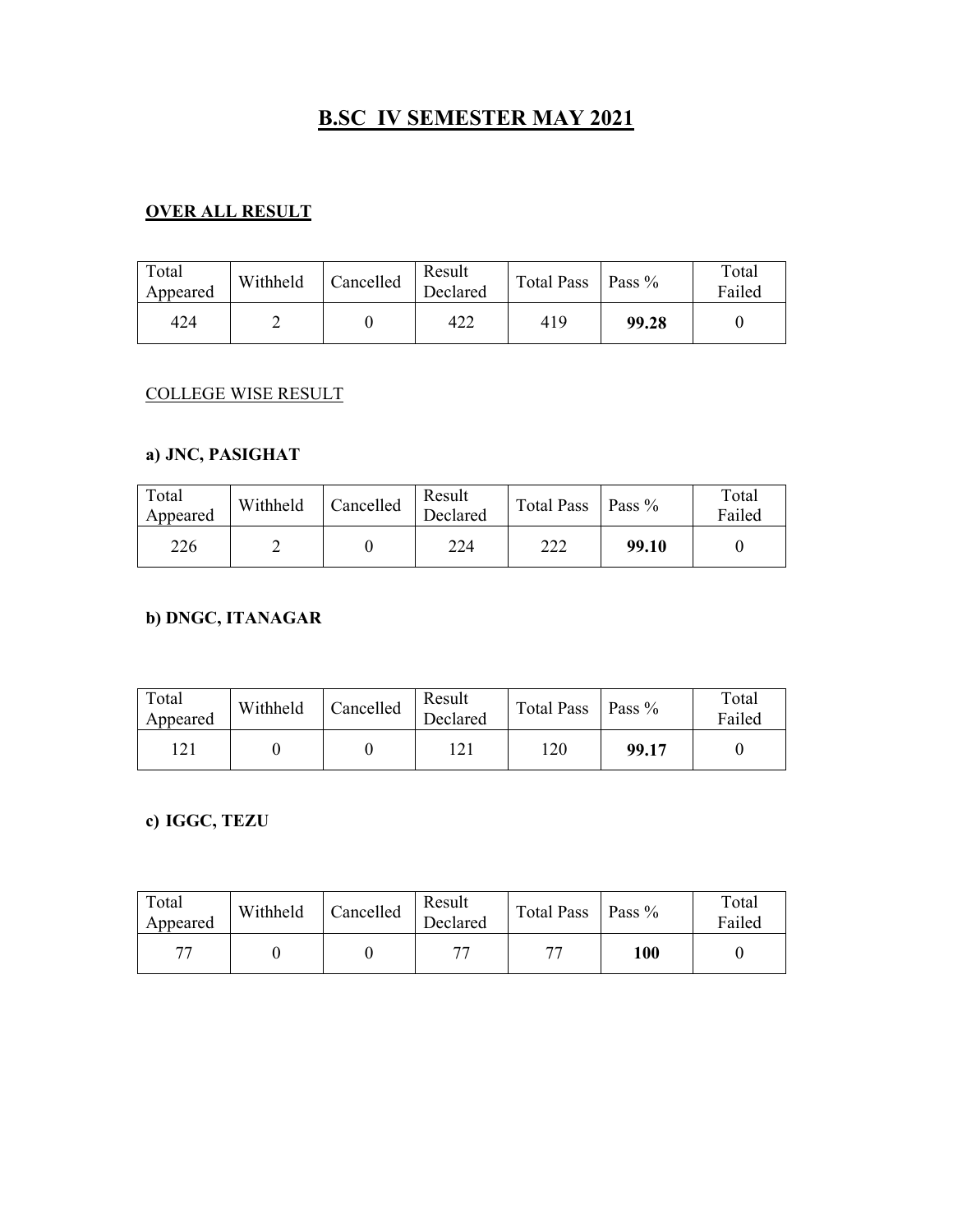# **B.SC VI SEMESTER (FINAL) MAY 2021**

## **RESULT**

| Total<br>Appeared | Withheld | Cancelled | Result<br>Declared | Total<br>Pass<br>Semester | Pass $%$<br>Semester | Pass%<br>Final | Total<br>Failed<br>Semester |
|-------------------|----------|-----------|--------------------|---------------------------|----------------------|----------------|-----------------------------|
| 361               |          |           | 361                | 348                       | 100                  | 96.4           |                             |

## **GOLLEGE WISE RESULT**

### **a**) **JNC**, **PASIGHAT**

| Total<br>Appeared | Withheld | Cancelled | Result<br>Declared | Total<br>Pass | Pass $%$<br>Semester | $Pass\%$<br>Final | Total<br>Failed<br>Semester |
|-------------------|----------|-----------|--------------------|---------------|----------------------|-------------------|-----------------------------|
| 191               |          |           | 191                | 191           | 100                  | 94.24             |                             |

## **b) DNGC, ITANAGAR**

| Total<br>Appeared | Withheld | Cancelled | Result<br>Declared | Total<br>Pass | Pass $%$<br>Semester | Pass $%$<br>Final | Total<br>Failed<br>Semester |
|-------------------|----------|-----------|--------------------|---------------|----------------------|-------------------|-----------------------------|
| 114               |          |           | 114                | l 14          | 100                  | 99.12             |                             |

## c) **IGGC**, **TEZU**

| Total<br>Appeared | Withheld | Cancelled | Result<br>Declared | Total<br>Pass | Pass $%$<br>Semester | Pass $%$<br>Final | Total<br>Failed<br>Semester |
|-------------------|----------|-----------|--------------------|---------------|----------------------|-------------------|-----------------------------|
| 56                |          |           | 56                 | 56            | 100                  | 98.21             |                             |